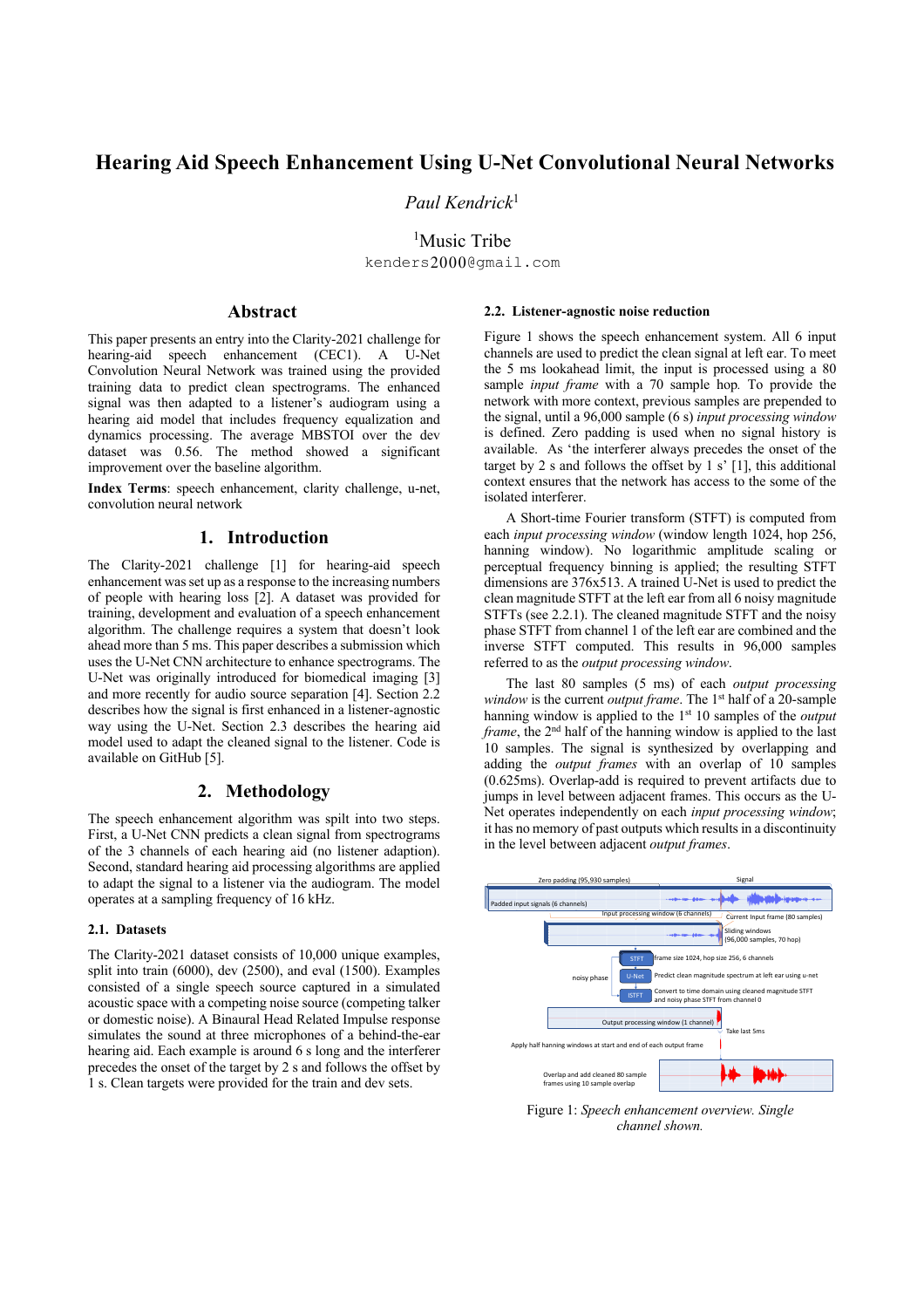The U-Net is trained to output the signal at the left ear. However, by simply swapping the ears, right-for-left, for each hearing aid channel, the head is effectively mirrored and the clean magnitude response at the right ear can now be predicted with the same U-Net. The algorithm lookahead is 70 samples (4.375 ms).

#### *2.2.1. U-Net training*

The U-Net is similar to the deconvolution network [6] where each convolutional layer halves the size of the input but doubles the number of filters. This produces a small but deep representation which is then decoded using up-sampling layers back to the original size. The U-Net includes skip connections between the encoder and decoder at equivalent resolution levels. This allows low-level information to flow from the encoder to decoder. Attention gates on skip connections learn to suppress irrelevant regions while highlighting useful features [7]. The implementation is based on the Customizable U-Net keras implementation [8]. Figure 2 gives an overview.



Figure 2: *U-Net, dimensions (frames, bins, channels)*

The input spectrogram is zero-padded so each dimension is a power of two so the resolution can be continuously halved/doubled through the U-net. Each Conv2D layer in the encoder consists of; a 2D convolution layer, a batch norm layer, a dropout layer (dropout rate of 0.3), a 2D convolution layer and a batch norm layer. Between each encoder layer, max-pooling with a pool size (2, 2) performs down-sampling. Deconv2D blocks consist of a 2D transposed convolution layer for upsampling, concatenated with the skip connection; a 2D convolution layer, a batch norm layer, a 2D convolution layer and a batch norm layer. 1x1 convolution maps the output to a single channel. The output is sliced to remove the padding.

The U-net was trained on the Clarity training dataset [2]. For the training data an *input frame* size of 80 samples was used with an *input processing window* of 96,000 samples. This results in 1372 sample input processing windows. To reduce memory 10 % of the *input processing windows* were retained at random for training. This results in a 378x376x513x6 STFT tensor for each example. The target magnitude STFTs are calculated in the same way, but from the clean utterance before processing. The cross-correlation between the noisy signal (channel 1, left ear) and the clean utterance is used to ensure the targets are synchronized with the hearing aid signals. This results in a 378x376x513x1 STFT tensor for each target. The U-Net was optimized using mean absolute error loss, Adam optimization and a learning rate of 0.001 (TensorFlow 2.4.1). Training was terminated after 10 Epochs which took 22 Days using a Nvidia GTX 1080ti with 11Gb of memory, an intel i7 cpu, and 32 Gb ram.

#### **2.3. Signal adaption to listener's audiogram**

A simple hearing aid model was employed consisting of a 4 band filter bank processor, a 2-channel compressor and a soft clipping processor.

### *2.3.1. Filter bank*

A filter-bank was applied to the cleaned signal. Gain was applied to each band prior to recombination. An audiogram with pure tone sensitivity levels at 250 Hz, 500, 1 kHz, 2 kHz, 3 kHz, 4 kHz, 6 kHz and 8 kHz was provided for each listener. The gain to apply to each band was calculated using a simple heuristic:

$$
G_{ij} = \min(G_{max}, T_{ij} - T_{best})
$$
 (1)

 $G_{ij}$  is the gain in band *j* at ear *i*,  $G_{max}$  is the maximum allowed gain (30 db),  $T_{ii}$  is the threshold in band *j* at ear *i*, and  $T_{best}$  is the threshold of the most sensitive band (both ears). The result is a whitening of the frequency response for that listener, although extreme gains are prevented. As each gain is relative to  $T_{best}$ , some overall additional gain may be required depending on the average loss. Due to the 16 kHz sampling rate, the highest frequency band used was centered on 6 kHz but the gain is adjusted as the average power in the 6 & 8 kHz bands. FIR filters were used to ensure a linear phase response. Due to the 70-sample look-ahead employed by the speech enhancement, any further processing can only look ahead up to 10 samples. This limits the filter length. A type-I FIR filter has a symmetric impulse response with the center of symmetry at tap (N-1)/2; where N is odd. An FIR filter with 11 taps was used and a zero-phase filter realized by looking 5 samples into the future. This filter cannot affect frequencies below around 1.5 kHz, therefore the 2 kHz band is taken as the lowest frequency band, where the gain is the average power of the 250 Hz, 500, 1 kHz and 2 kHz bands. This results in in four bands:

- A low-pass filter with a cut-off of 2500 Hz
	- A band-pass filter centered at 3 kHz with cut-off frequencies of 2.5 kHz and 3.5 kHz
- A bandpass filter centered at 4 kHz with cut-off frequencies of 3.5 kHz and 5 kHz
- A high-pass filter with a cut-off of 5 kHz

Most of the speech energy will be within the 2500 Hz band and there is significant overlap between adjacent bands; as such this the system is compromised by the lookahead limit. In future models the gain could be applied directly to the spectrograms prior to reconstruction to negate this limitation. FIR filters were designed using the window technique (hanning window). Once gains are applied to each band, the signal is recombined, and the 5 sample look ahead applied. When combined with the U-Net noise reduction, this results in a total system look-a-head of 4.6875ms; well within the 5ms limit.

Two channel compression [9] [1] was applied after the filter bank (one channel per ear) using a -6 dB threshold, a ratio of 5:1, attack time of 4ms and a 75ms release time.

Soft clipping [1] was applied to prevent sample values of greater than  $\pm 1$  using the following:

$$
f(x) = \begin{cases} x > 1, & (21 - 1)/21 \\ -1 \ge x \le 1, & x - x^{21}/21 \\ x < -1, & (21 - 1)/21 \end{cases}
$$
(4)

# **3. Results and Discussion**

The mean MBSTOI over the development dataset was 0.56 and the median was 0.57. The baseline method evaluated over the